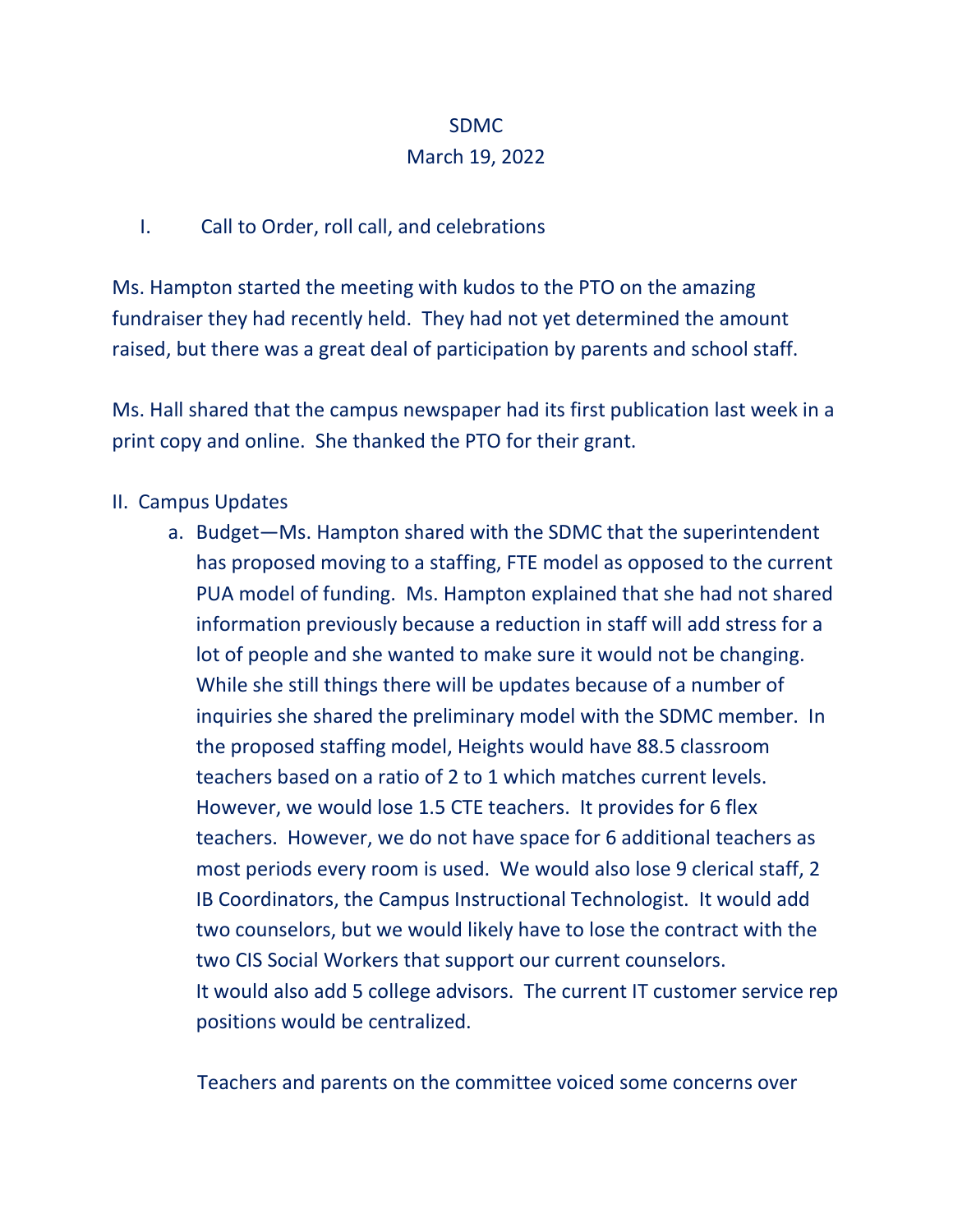regarding the new model. However, Ms. Hampton explained that the board had to approve the proposal and they were still in the workshop phase. She said they were taking some feedback and adjustments so there would likely be changes made based on that. She said she would update the committee at the next meeting.

### III. Old Business/Unfinished Business

a. Bell Schedule 22-23

At the last Meeting the bell schedule was discussed. There were three proposed scheduled: traditional 8 period day, block, and modified block. A separate survey was sent to parents, students, and staff to determine what the preference was. Results:

676 parents took the survey: 56% traditional block, 34% modified block, 9.3% traditional 8 period day.

Students favored block with 44% choosing traditional and 34.2 choosing modified.

Teachers favored block with 54% choosing modified and 36% traditional block.

Ms. Hampton explained that she needed to verify a modified block would work for students who take class at Barbara Jordan Career Center. Ms. Harkless and Ms. Pope offered that they prefer knowing the days are always consistent so that there is an equal amount of time with all students that week with the modified block as opposed to the traditional block schedule. Ms. Hall shared that teachers may be thinking of things that parents or students aren't necessarily aware of.

A motion was made by Ms. Ozuna to remain on block scheduling for 2021-2022 whether it be traditional or modifed.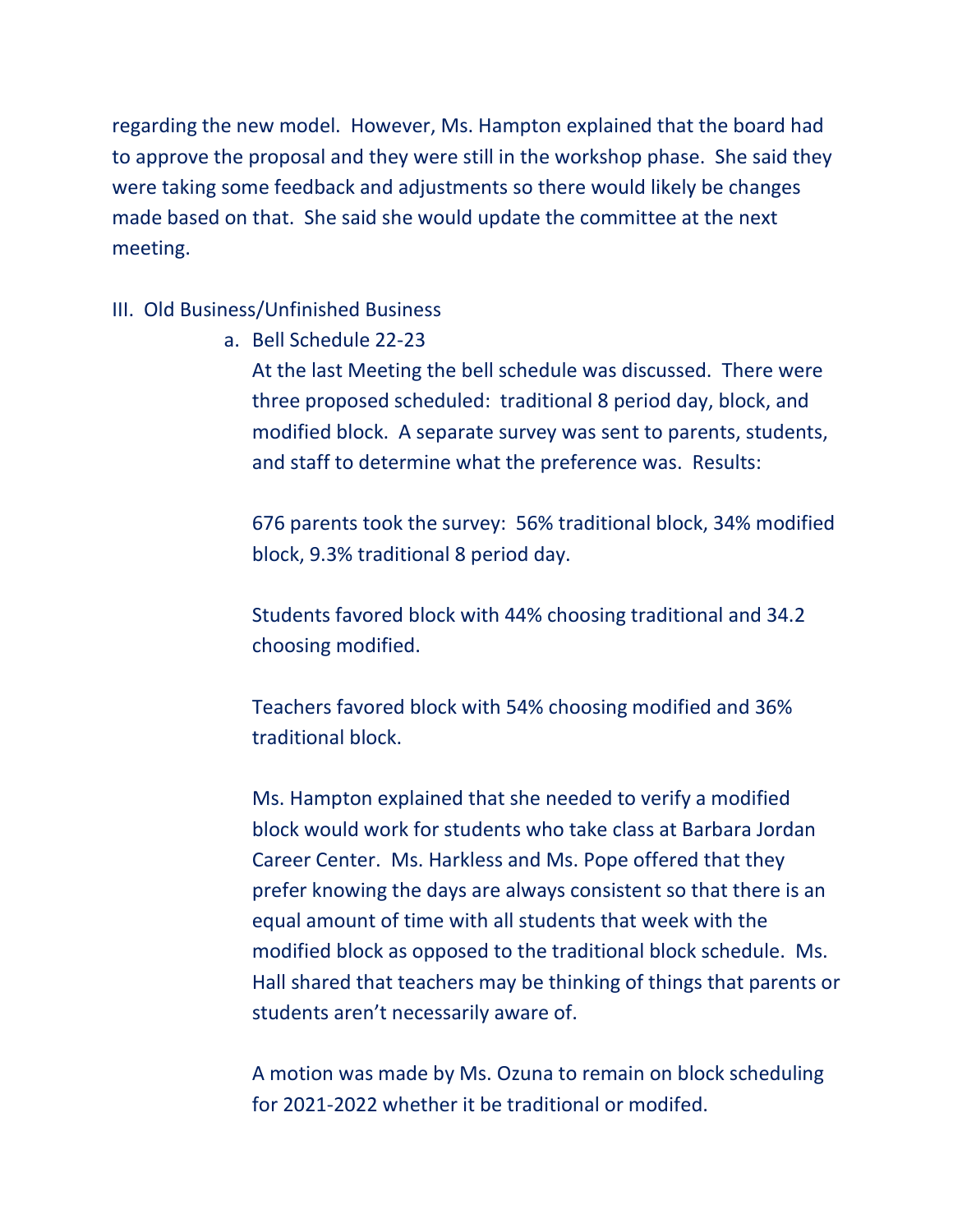b. Dress Code for School Year 22 -23: In a previous meeting dress it was brought up as to whether Heights should reverse policy and move back to a uniform policy for dress code. Teachers and parents were asked to gather feedback on this item. Ms. Hampton heard from two teachers that both thought it was currently fine, it allowed for freedom of expression, and that they did not want to police people's dress. Another teacher was very upset about some dress code violations. Ms. Hall said that she had not found it to really impact instruction. One of the parents stated that it was very hard to find shirts for girls that weren't short. Parent also shared that she has heard from other parents that it isn't a battle they want to fight so they allow students to come to school so they get in trouble at school.

Ms. Hampton asked that this motion be tabled until the next meeting.

#### IV. New Business

- a. Professional Development Plan for 2022-2023: It is the job of the SDMC to determine professional development needs. Ms. Hampton explained that the leadership team is looking towards next school year already and asked for feedback on where time should be spent on the 10 days teachers come back early. She suggested that the campus spend some time on effective teaching practices on a block schedule. Ms. Ozuna said we would need time on Canvas training. Ms. Cantu-Harkless mentioned social emotional learning. Because that is a very broad topic, Ms. Hampton asked that it be narrowed down (trauma informed practices, de-escalation strategies etc.
- b.

### V. Upcoming Events